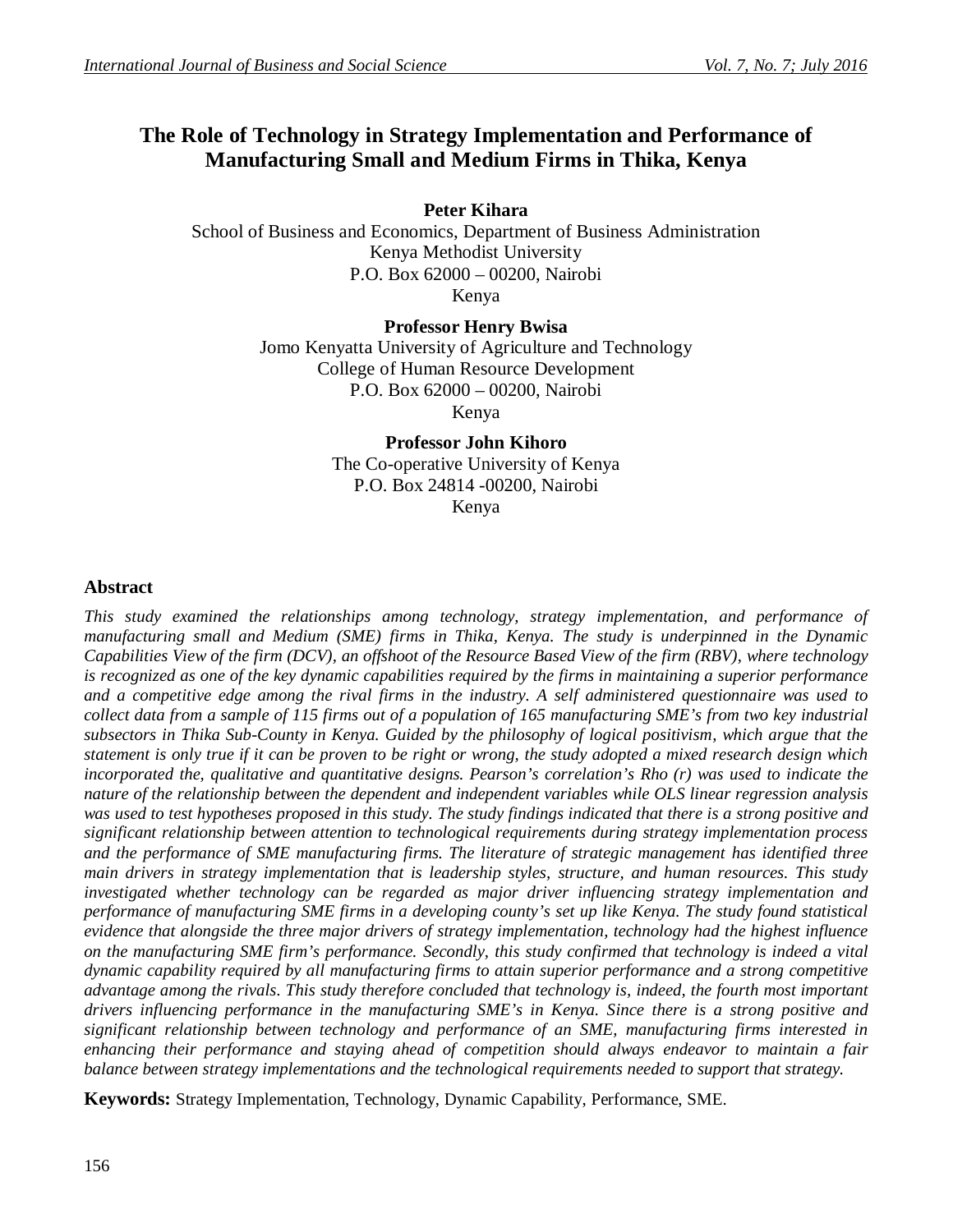# *1. Introduction*

Technology refers to knowledge, products, processes, instruments, procedures, and systems used by organizations, as platforms for value creation and delivery, to create value in form of goods and services. An organization's technological capability allows them to implement technology strategies that best fit their goals. The experience gained from implementing technology strategy feeds back into the technological capabilities which then enable firms to improve and build their core competencies to help them maintain their competitive advantage [1]. In a dynamic environment that characterizes organizations in the 21<sup>st</sup> Century, development of technological capabilities becomes very vital in order to cope with the ever changing demands in the society. New and innovative technological competencies are needed for survival in a highly competitive environment [1].

One of the key areas of technology is the information technology which has become a key business function for almost every organization and most have great expectations of their investment in information technology for future benefits to the business expectations that will enable the business to reduce cost, enhance productivity, implement new business strategies, and gain competitive advantage. A study by Chung, Hsu, Tsai, Huang and Tsai [2] underscored the importance of information technology in implementing Customer Relationship Management (CRM) strategy and concluded that there is a positive relationship between information technology and implementation of CRM strategy. Proper alignment of technology and business strategy should be a focus of organizations aiming at achieving competitive advantage. Therefore, the current study investigated whether attention to technological requirements during strategy implementation is a major driver explaining superior performance and competitive advantage in the SME firms operating in the manufacturing sector in Kenya.

# *2. Objective of the study*

The main aim of this study was to establish the relationship between attention to technological requirements during strategy implementation and the performance of SME manufacturing firms in Thika, Kenya

# *3. Hypothesis of the study*

This study was guided by the following hypothesis;

**H1**. A significant relationship exists between attention to technological requirements during strategy implementation and performance of SME manufacturing firms in Thika, Kenya

# *4. Literature Review*

The resource based view (RBV) of the firm considers technology as one of the essential capabilities in the organization's bundle of resources that are used by the firm to develop, manufacture and deliver products and services to its customers [3], [4]. However, in line with frequent changes taking place in the firm's industry, the dynamic capability framework [5] views technology as a strong dynamic capability that is embedded in firm's practices and is essential in determining the competitiveness and performance of a firm in a dynamic and turbulent environment. Firms with strong dynamic capabilities exhibit technological and market agility, are able to create new technologies, differentiate and maintain superior processes and modify their structures and business models in a way that ensures they stay ahead of the competition [6]. Building technological capacity within a firm requires a change where new knowledge, skills and experience are developed and injected to drive the existing systems and to generate the required technical change [7], [8]. Lall [7] views technological capability as a continuous process of interacting with the environment to create, accumulate, and absorb technological knowledge and skills required by the firm. According to Kumar, Kumar, and Madanmohan [9], a firm achieves technological capability through process learning. The ability to create and manage changes in technologies in production is necessary if a firm has to achieve success in terms of superior performance [8], [10], [11].

Since technological capability is often associated with the knowledge of the firm [12], then it is incremental in nature [13] and there is a limit to which a firm can accumulate new knowledge. Therefore, many firms in developing countries go through a learning process after importing new technology which eventually enables them to develop their own technologies. They need to learn how to use the new technology and to them technological capacity means generation of new knowledge and skills [12]. In a dynamic environment, creation of technological capacity requires not only new knowledge but also innovative ideas [6]. Innovation allows the alteration of the firm's production function and processes and gives the firm a chance to build its distinctive technological competence.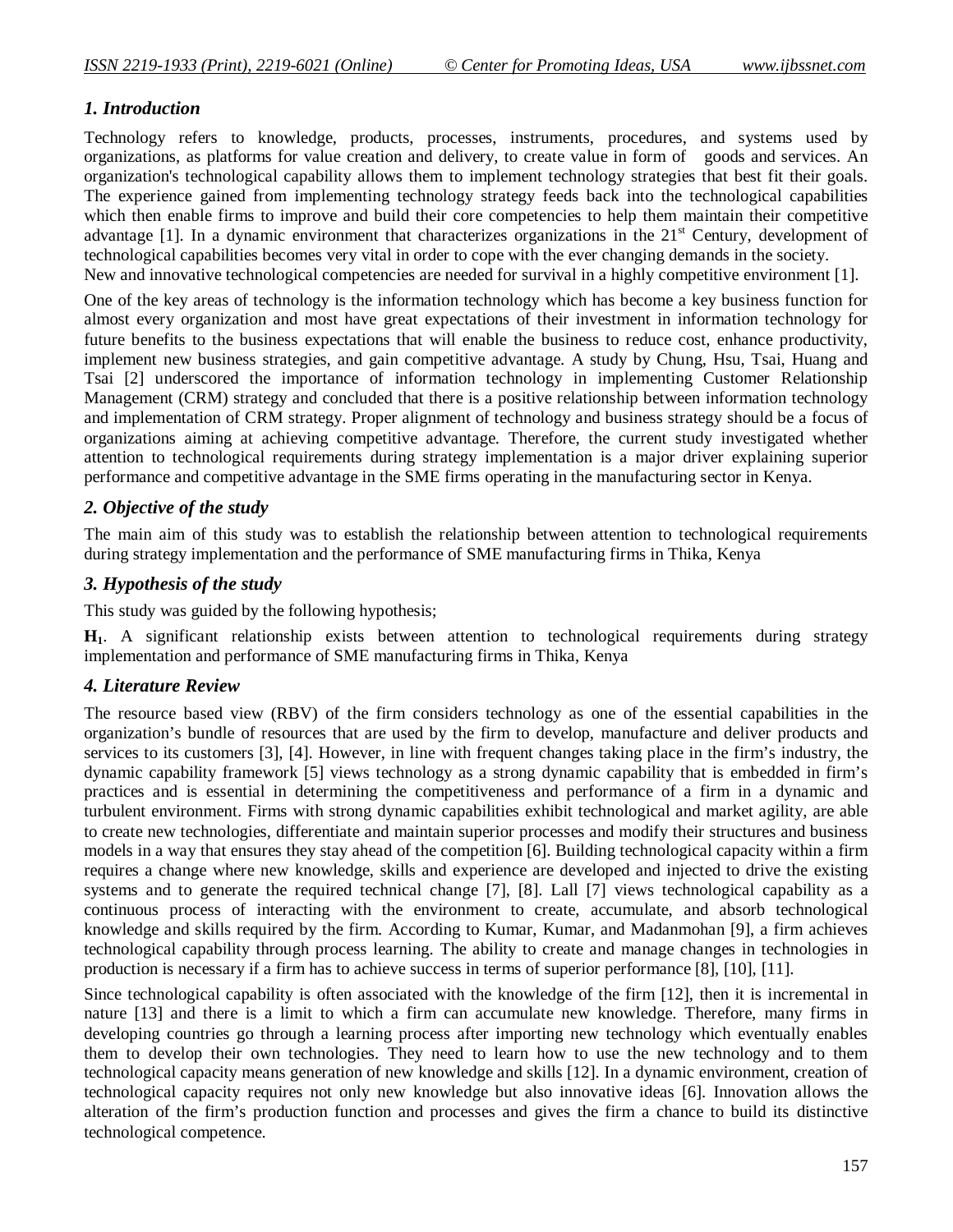At the firm level, innovation is viewed as the application of new ideas that lead to development of new products [14], [15]. Employees in organizations apply technology on a daily basis to carry out their duties and responsibilities. Since it is embedded in almost all organizations activities and practices from production to marketing of goods and services, from the structure, culture, systems, organization to leadership, then technology becomes an important factor that determines the success and competitiveness of a firm. Urich and Wayne [16] concluded that human resources in a firm regularly apply technology in many ways in order to improve their efficiency and their effectiveness. This in turn influences the firm's performance. From a system's thinking, a traditional question many researchers have asked is the relationship between innovation, the structure of a firm (formalization, centralization, and specialization) and the industrial environment.

From a traditional perspective, it is supposed that differences in firm's innovative activities are basically explained by industry and organizational structural characteristics [17], [18], [19], [20] and [21]. In developing countries where the economies are driven by SMEs in terms of growth and employment, technology adoption is a growing area of interest [22]. Due to their flexibility and robust growth, innovation adoption in SMEs enables them to survive in tight competition, global economic crisis and compete against larger organizations. SMEs structural flexibility and their ability to adapt themselves better enable them to innovate, adopt, develop and implement new ideas [23]. Through this, they are able to offer customers new products. SMEs are also increasingly using information technology to leverage on their competitive position and improve their productivity [24]. Although the rate of IT adoption in developing countries is still low [25], IT tools can significantly assist SMEs by creating the necessary infrastructure for providing appropriate types of information at the right time. IT can also provide SMEs with competitiveness through integration between supply chain partners and inter-organizational functions, as well as by providing critical information [26].

Past studies have tried to link technology and better performance in organizations [27]. According to Becheikh, Landry, and Amara [28], technological innovation is a key factor in firm competitiveness and it is unavoidable for firms which want to develop and maintain superior performance in the current or new markets. Manimala and Vijay [29] maintains that technology adoption is crucial for growth of business in the private sector and Mubaraki and Aruna [22] observed that technology adoption behaviour significantly improves organizational performance in terms of profit, growth and market share. Lumiste, Lumiste and Kilvits [30] found that SMEs were engaged in developing their products together with processes. However, Becheikh *et al*. [28] recommended that more research is required in both product and process innovations in SMEs because it is limited in literature. Artz, Norman, Hatfield and Cardinal [31] found that product innovation had a significant impact on firm performance, Therrien, Doloreux and Chamberlin [15] found out that for firms success in the market depended on early entrance, innovation and introduction of new and novelty products, Atalay, Anafarta and Savan [32] explored the effect of product, process, marketing and organizational innovation and found out that both product and process innovation has a significant effect on firms performance.

# *5. Conceptual Framework*

The conceptualized framework that guided this study is depicted in figure 1 below:



Independent Variable Dependent Variable

**Fig 1.0: The Relationship between Technology and manufacturing SME's Performance**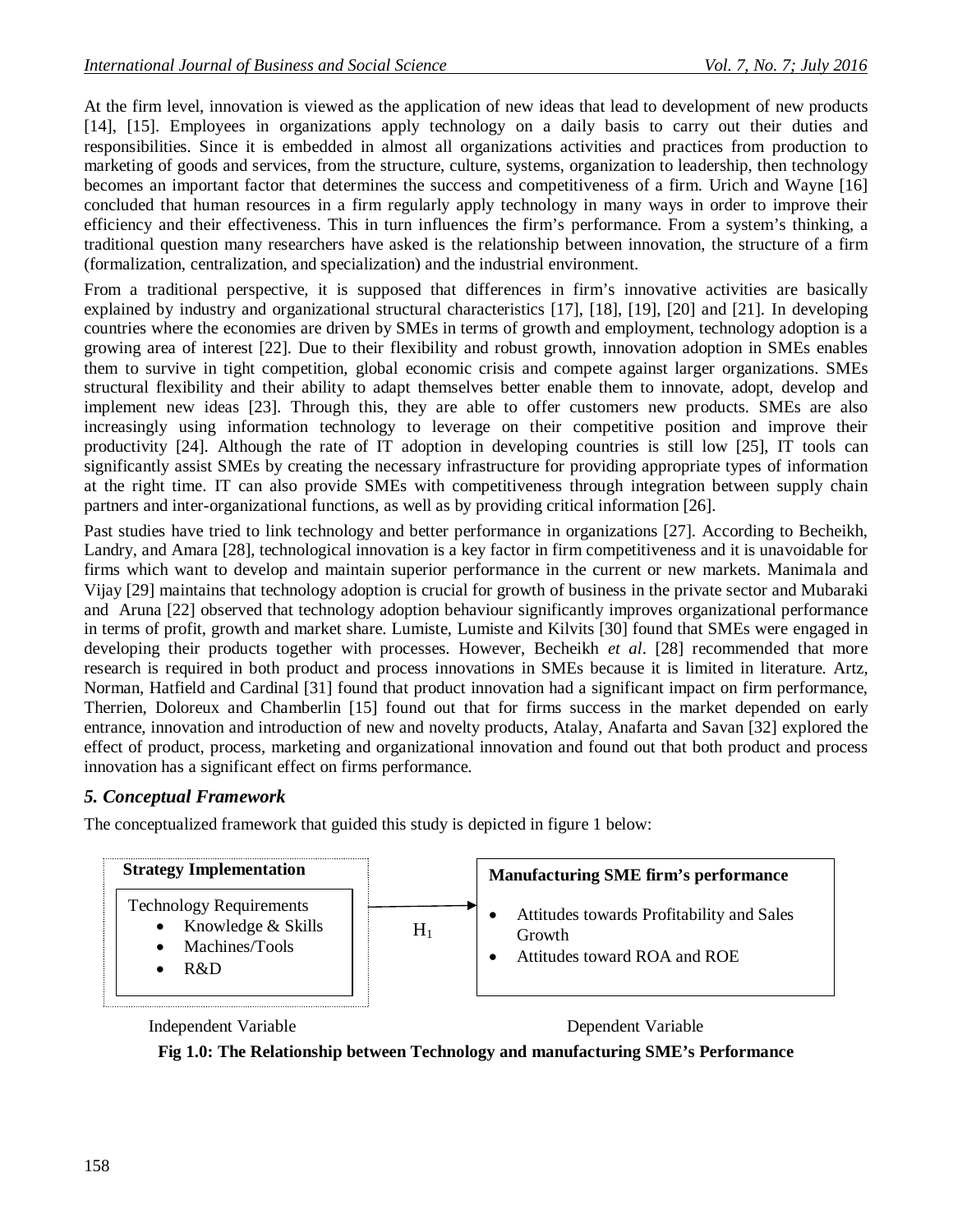# *6. Theoretical Framework*

# **The Dynamic Capability View of the Firm**

The Dynamic Capabilities View of a firm (DCV) launched by David Teece in early 1990s is based on the works of Barney [3], Rumelt [33] and Wernerfelt [4]. The framework is an advancement of the Resource-Based View (RBV) of the firm which views resources as the key to superior organization performance. The dynamic capability framework [34] is based on the concept that organizations will always attempt to renew their resources in a way that suits the changes taking place in a dynamic environment. According to Teece, Pisano, and Shuen [35], the dynamic capability view examines how firms are able to integrate, build, and reconfigure their specific competencies (internal or external) into new competencies that match changes taking place in a turbulent environment [36]. The theory is based on the assumption that firms with greater dynamic capabilities will always outperform those with smaller dynamic capabilities. Therefore, operations in a dynamic environment call for firms to continuously renew re-engineer and regenerate their internal and external firm's specific capabilities in order to remain competitive [6]. The dynamic capabilities are hard to develop and difficult to transfer because they are tacit and are embedded in a unique set of relationships and histories of a firm. Ordinary capabilities, according to RBV, are about doing things right whereas dynamic capabilities are about doing right things at the right time based on unique processes, organizational culture, and prescient assessments of the business environment and technological opportunities surrounding a firm [6]. Strong dynamic capabilities include processes, business models, technology, and leadership skills needed to effectuate high performance sensing, seizing, and transforming an organization.

# *7. Research Methodology*

To test the relationship between attention to technology requirements during strategy implementation and performance of small and medium manufacturing firms, the study, guided by logical positivism philosophy [37], adopted a mixed research design involving the, quantitative and qualitative research designs. The data was collected once over a period of eight months from a sample of 115 firms drawn using simple random procedure from a population of 165 manufacturing SME firms in Thika town and within 15 km radius. Data was collected using a self administered questionnaire where the owner manager/CEO or lead manager was interviewed and further issued with a questionnaire containing both open and close ended questions. Pearson's correlation analysis was used to show the correlation between technology and the performance of the SME manufacturing firm. The Pearson's Rho (r) ranges between 0 and 1. The closer the value is to 1, the stronger the relationship and the opposite is true for weak relationships. The corresponding p-value gives the significance of the relationship at 95% level of confidence. If the corresponding p-value is <0.05 then the relationship is significant at 95% level of confidence and opposite is also true for insignificant relationships. The univariate linear regression analysis was then used to test the hypothesis proposed in this study and to show the direction and significance of the relationship between technology and the manufacturing SME performance. The beta and p-values were used for this purpose. The F-Statistics in the ANOVA output in the regression analysis indicated the model validity while R-Squared  $(R^2)$  in the model summary output was used to show the proposed model's goodness of fit.

# **7.1 The Reliability Test**

The psychometric constructs in this study were tested for internal consistency. Cronbach's alpha was then used to test reliability of these constructs. The dependent variable (performance) obtained an alpha of 0.815 while the independent variable (technological requirements) returned an alpha of 0.854. The acceptable level of alpha, as a measure of reliability of instrument, lies in between 0.70 – 1.0 [38]. The results obtained from these tests indicated that the constructs in this study were reliable and valid.

# *8. Measurement of Variables*

# **a. Firm's Performance**

The performance of a firm was measured by the degree of satisfaction on the levels of profitability, Return on Assets (ROA), Return on Equity (ROE) and sales turnover. Due to the sensitivity of obtaining information related to financial performance where owners of a firm were not willing to cooperate or information was not available, A 5 point Likert scale psychometric instrument [39] was developed to capture performance information using indirect financial measures.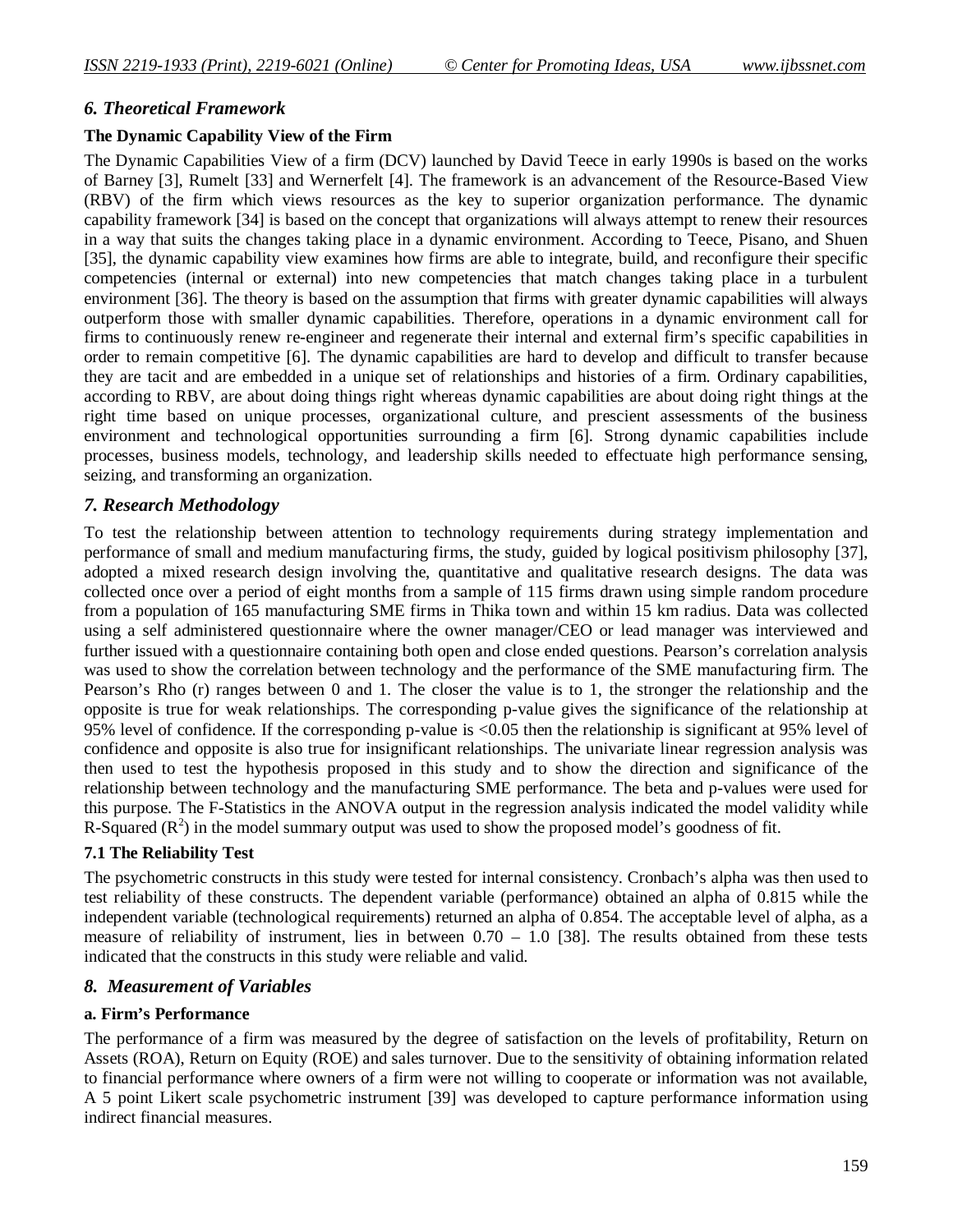The scale ranged from (1= Strongly Disagree, 2= Disagree 3= Not Sure, 4=Agree, 5= Strongly Agree). The mean score was then calculated as an average of the 5 items examined on the enterprises' perceived performance. A mean score above 3.4 on a 1-5 Likert scale indicated that the respondents generally agreed with a give statement while a mean score below 3.4 indicated that the respondents disagreed with the statement. A composite mean was then calculated based on all the statements on firm's performance. The higher the score obtained, the better the firm's perceived performance and the opposite is also true to poor perceived performance.

# **b. The Level of Technology**

The level of technology in a manufacturing SME firm was measured by the extent to which the firm matches her tools, machines, and equipments to the requirements of the new strategy and changes in technology in the market. It was also measured by the extent to which the firms funds and conducts R&D, availability of efficient ICT infrastructure, and technology spread across departments. In order to measure the level of technology available during strategy implementation process, a 5-items Likert scale was used [39] which ranged from (1= Strongly Disagree, 2= Disagree 3= Not Sure, 4=Agree, 5= Strongly Agree). A mean score above 3.4 on a 1-5 Likert scale indicated that the respondents generally agreed with a give statement while a mean score below 3.4 indicated that the respondents disagreed with the statement. A composite mean was then calculated based on all the statements on firm's level of technology. The higher the score obtained, the better the firm's perceived technological match with the strategy being implemented and the opposite is also true to poor perceived technological match.

# *9. Research Findings and Discussions*

| Performance Construct                                                   | N   | Mean  | Std. Dev |
|-------------------------------------------------------------------------|-----|-------|----------|
| Our Total Profits (Total sales – Costs) have been increasing yearly     | 115 | 4.139 | .475     |
| The volume of sales has been increasing ever yearly                     | 115 | 4.078 | .664     |
| The number of employees has been rising every year                      | 115 | 3.183 | 1.064    |
| The geographical market size of our products has been expanding         | 115 | 3.635 | .921     |
| We are highly satisfied by the returns from assets invested (ROA)       | 115 | 3.374 | 1.013    |
| We are highly satisfied by the returns from borrowed money (ROE)        | 115 | 3.504 | .921     |
| Number of customers satisfied by our products has been rising each year | 115 | 3.913 | .695     |
| The size of our organization has been expanding for the last five years | 114 | 3.895 | .643     |
| The quality of our products has improved considerably                   | 114 | 3.851 | .755     |
| Efficiency of our internal work processes has improved tremendously     | 115 | 3.965 | .576     |
| Valid N (list wise)                                                     | 113 |       |          |

Note: Reliability  $\alpha$  – Performance = 0.815

Ranked on a scale where 1=Strongly Disagree, 2= Disagree, 3=Not Sure, 4=Agree, 5=Strongly Agree

# **Table 1.0: Descriptive Statistics on the SME Performance**

The study results in Table 1.0 shows that the respondents agreed with most of the Likert-based performance constructs apart from the following two statements; we are highly satisfied by the returns from assets (ROA) invested (mean score, 3.37) and that the number of employees has been rising every year (mean score, 3.18).

| <b>Technology Construct</b>                                                      | N   | Mean  | Std. Dev |
|----------------------------------------------------------------------------------|-----|-------|----------|
| We use the current technology in the market to produce good/services             | 115 | 3.783 | .935     |
| The level of technology in place has greatly assisted us to implement strategies | 115 | 4.017 | .649     |
| We have adequate tools, machines and equipments enable employees work well       | 113 | 3.982 | .719     |
| We have a budget for research and development and money is always available      | 114 | 2.798 | 1.006    |
| We conduct researches in order to develop our products                           | 115 | 2.904 | 1.043    |
| We have efficient Information Communication Technology                           | 115 | 3.348 | 1.060    |
| Our technology level is higher than that of our immediate competitors            | 115 | 3.461 | .830     |
| Employees make suggestions of the type and kind of technology required           | 114 | 3.649 | .787     |
| Our organization is keen to ensure that technology required is availed           | 113 | 3.699 | .812     |
| All departments are well equipped with appropriate technology                    | 115 | 3.548 | .920     |
| Our organization is quick to respond to the changes in technology                | 115 | 3.513 | .940     |
| Our organization updates and improves our ICT systems                            | 115 | 3.261 | 1.069    |
| We have a technology audit committee that reviews the technology                 |     | 2.878 | 1.061    |
| Valid N (listwise)                                                               | 111 |       |          |

Note: Reliability  $\alpha$  – Attention to Technology Requirements = 0.854

|  |  | Table 2.0: the level of Technology of the SME Firm |  |  |
|--|--|----------------------------------------------------|--|--|
|--|--|----------------------------------------------------|--|--|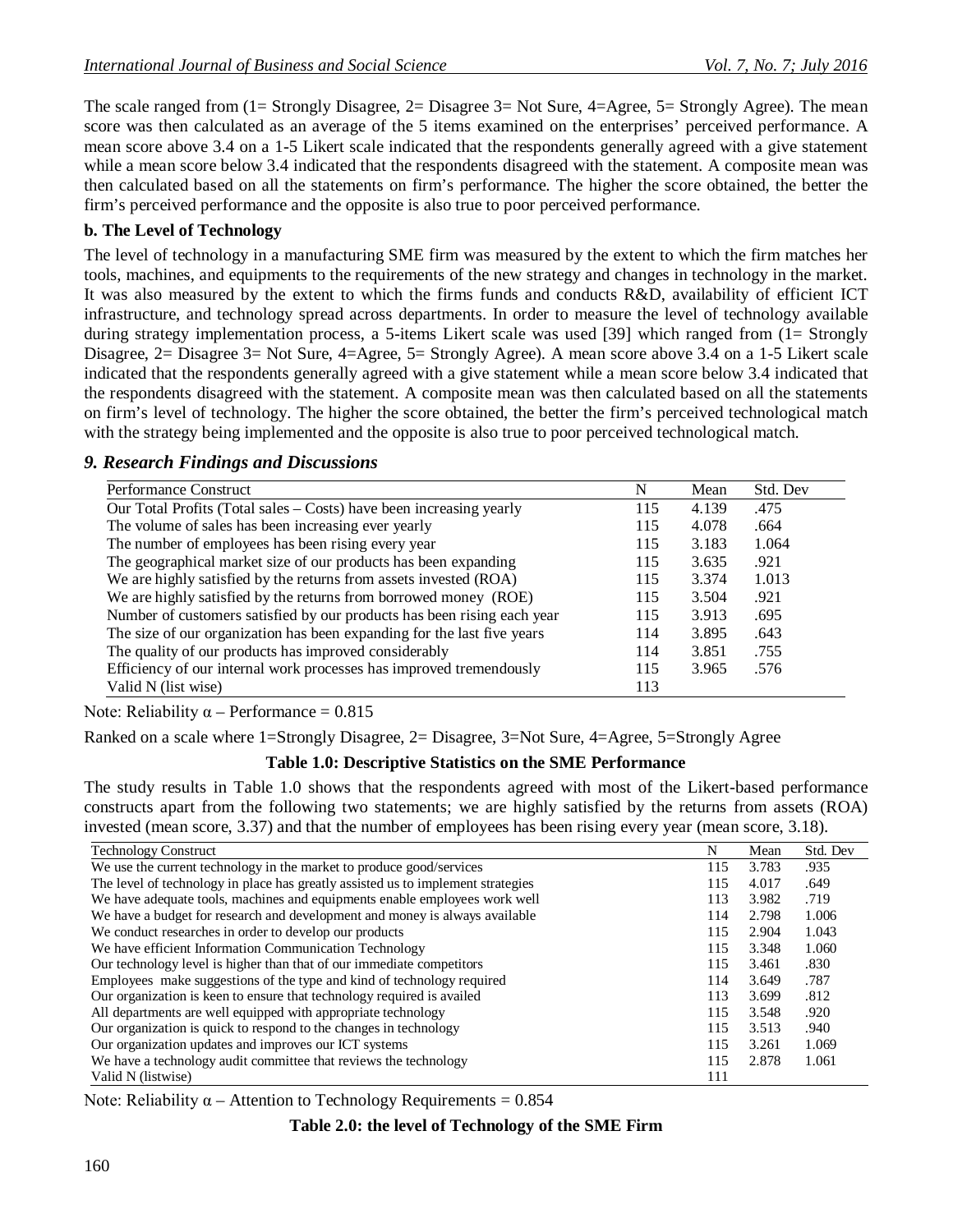The study findings in Table 2.0 shows that the respondents agreed with the following statements regarding the level of technology in strategy implementation process: That the level of technology in place has greatly assisted the organization to implement strategies (mean score, 4.02), adequate tools, machines and equipments enable employees to their jobs better and faster (mean score, 3.98), the organization uses the current technology in the market to produce good/services (3.78), the organization is keen to ensure that technology required is availed (mean score, 3.70), employees are encouraged to make suggestions of the type and kind of technology required (mean score, 3.65), all departments are well equipped with appropriate technology (mean score, 3.55), the SME organization is quick to respond to the changes in technology (mean score, 3.51), the level of technology is higher than that of our immediate competitors (mean score, 3.46). The respondents however disagreed with the following statements: the organization have efficient Information Communication Technology (mean score, 3.35), the organization updates and improves our ICT systems to ensure they are efficient (mean score, 3.26), the organization conduct researches in order to develop her products (mean score, 2.90), the organization has a technology audit committee that reviews the technology (mean score, 2.88) and the organization has a budget for R&D (mean score, 2.80).



**Figure 2.0: Firm's Ability to Adapt to Technological Changes**

The study findings in Figure 2.0 shows what the respondents felt about their firm's ability to adapt to the technological changes in relation to dynamics in the environment. Majority of the firms (52%) responds highly to the changes in technology as a result of changes in the market while 34% of the firms moderately respond to these changes. Two percent (2%) of the firms have a low response while only 12% of all the manufacturing SME firms are able to respond very fast to the technological changes in the market.

| Performance           | <b>Pearson Correlation</b> |          |     |
|-----------------------|----------------------------|----------|-----|
| Y)                    | Sig. (2-tailed)            |          |     |
|                       | N                          | 115      |     |
| Technology<br>$(X_1)$ | <b>Pearson Correlation</b> | $.482**$ |     |
|                       | Sig. (2-tailed)            | .000     |     |
|                       | N                          | 115      | 115 |

\*\*. Correlation is significant at the 0.01 level (2-tailed).

**Table 3.0: Bivariate Linear Correlation: Technology & SME Performance**

The bivariate linear correlation analysis in Table 3.0 indicated that there is a positive and significant relationship between the level of technology existing in the manufacturing SME firm during strategy implementation and its performance (r = .482<sup>\*\*</sup>, *P*<0.001). This finding implies that the owners, CEOs or the SME leaders who adapts to technological changes in line with changes in the environment and provides the required technological support during strategy implementation help their organizations to achieve better results. These finding were subjected to further analysis using univariate linear regression model  $Y = \beta_0 + \beta_1 X_1 + \epsilon$  to determine whether the technological adaptations of a manufacturing small and medium enterprise during strategy implementation positively affects the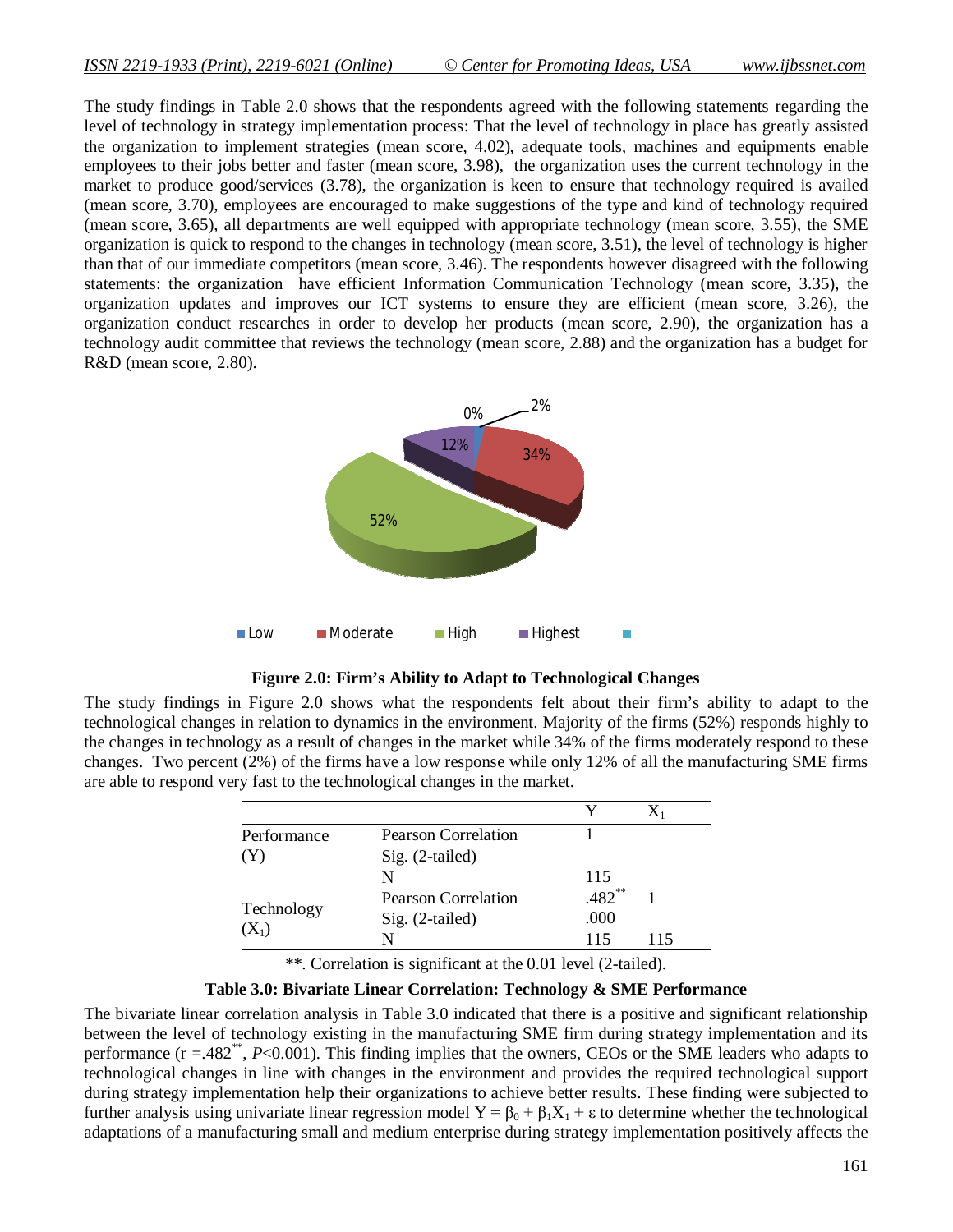performance. The model containing the explanatory variable  $(X<sub>1</sub>)$  representing the level of technology of the SME firm was found to be valid (F<sub>(1, 113)</sub> = 34.106, *P*<.001) meaning that the level of technology in a firm is a good predictor of performance in the manufacturing SME firms.

| <b>Model</b> |            | <b>Sum of Squares</b> | df | <b>Mean Square</b> |        | Sig.              |
|--------------|------------|-----------------------|----|--------------------|--------|-------------------|
|              | Regression | 6.156                 |    | 6.156              | 34.106 | .000 <sup>b</sup> |
|              | Residual   | 20.397                |    | .181               |        |                   |
|              | Total      | 26.553                | 14 |                    |        |                   |

a. Dependent Variable: Performance

b. Predictors: (Constant), Technology  $(X_1)$ 

#### **Table 4.0: Technology and SME Performance: ANOVA**

The study results in Table 4.0 further revealed that attention the level of technology during strategy implementation explains 23.2% of the total variations in the manufacturing SME firm's performance ( $\overline{R}^2$  = .232). These results showed that the level of technology in the will always exist at a certain minimum as shown by the constant ( $\beta_0 = 3.753$ ,  $P < 0.001$ ). The level of technology in the firm during strategy implementation process was found to be positively and significantly related to the performance of the SME manufacturing firm ( $\beta_1 = .417, P <$ .001) meaning that as the SME's employ additional and better technology during strategy implementation process, the performance of the firm will also improve.

| Model    | <b>Unstandardized</b><br><b>Coefficients</b> |            | Standardized $\mathbb{R}^2$<br><b>Coefficients</b> |            | Sig. |
|----------|----------------------------------------------|------------|----------------------------------------------------|------------|------|
|          |                                              | Std. Error | <b>B</b> eta                                       |            |      |
| Constant | 3.753                                        | .040       |                                                    | 94.729     | .000 |
|          | .417                                         | 071        | .482                                               | .232 5.840 | .000 |

a. Dependent Variable: Performance

#### **Table 4.1: Technology and SME Performance: Regression Weights**

The univariate model in Table 4.1 was found to be significant and therefore, supports the study objective that attention to technological requirements in the small and medium manufacturing firm during strategy implementation has a significant and positive influence on the firm's performance.

#### **9.1 Test of Hypothesis**

**H1.** A significant relationship exists between attention to technological requirements during strategy implementation and performance of manufacturing SME firms in Thika Sub-County, Kenya.

This hypothesis intended to test whether adjustments to technological requirements during strategy implementation significantly influence the performance of the manufacturing SME firm's performance or not. The hypothesis H<sub>01:</sub>  $\beta_1 = 0$  versus H<sub>1</sub>:  $\beta_1 \neq 0$  was tested. The findings from the bivariate correlation in Table 3.0 showed a significant and positive relationship between the level of technology and SME firms performance (r  $=$ .482<sup>\*\*</sup>,  $P < .001$ ). On the other hand, the univariate linear regression results in Table 4.1 showed a positive and significant relationship between technological adaptations in the manufacturing SME firm and its performance  $(\beta_1)$  $=$  .417, *P* < .001). This led to the rejection of the null hypothesis (H<sub>01</sub>) and the conclusion that a significant positive relationship exists between attention to technological requirements during strategy implementation and the performance of manufacturing SME firms in Thika Sub-County in Kenya.

# *10. Discussion of Findings*

Zollo and winter [5] views technology as a dynamic capability that is embedded in firm's practices and is essential in determining the competitiveness and performance of a firm in a dynamic environment. The bivariate correlation (r = .482<sup>\*\*</sup>, *P* < 0.001) in Table 3.0, the univariate regression results ( $\beta_1$  = .417, *P* < 0.001) in Table 4.1 showed that the relationship between technological adaptations during strategy implementation in manufacturing SME firms is significant and positively related to the firm's performance. Teece [6] noted that those firms with strong dynamic capabilities exhibit strong technological agility are able to create new technologies, differentiate and maintain superior processes and modify their structures and business models in a way that ensures they stay ahead of the competition. This finding is in line with earlier scholars who did studies aimed at linking technology to superior performance in organizations [8], [10], [27], [40].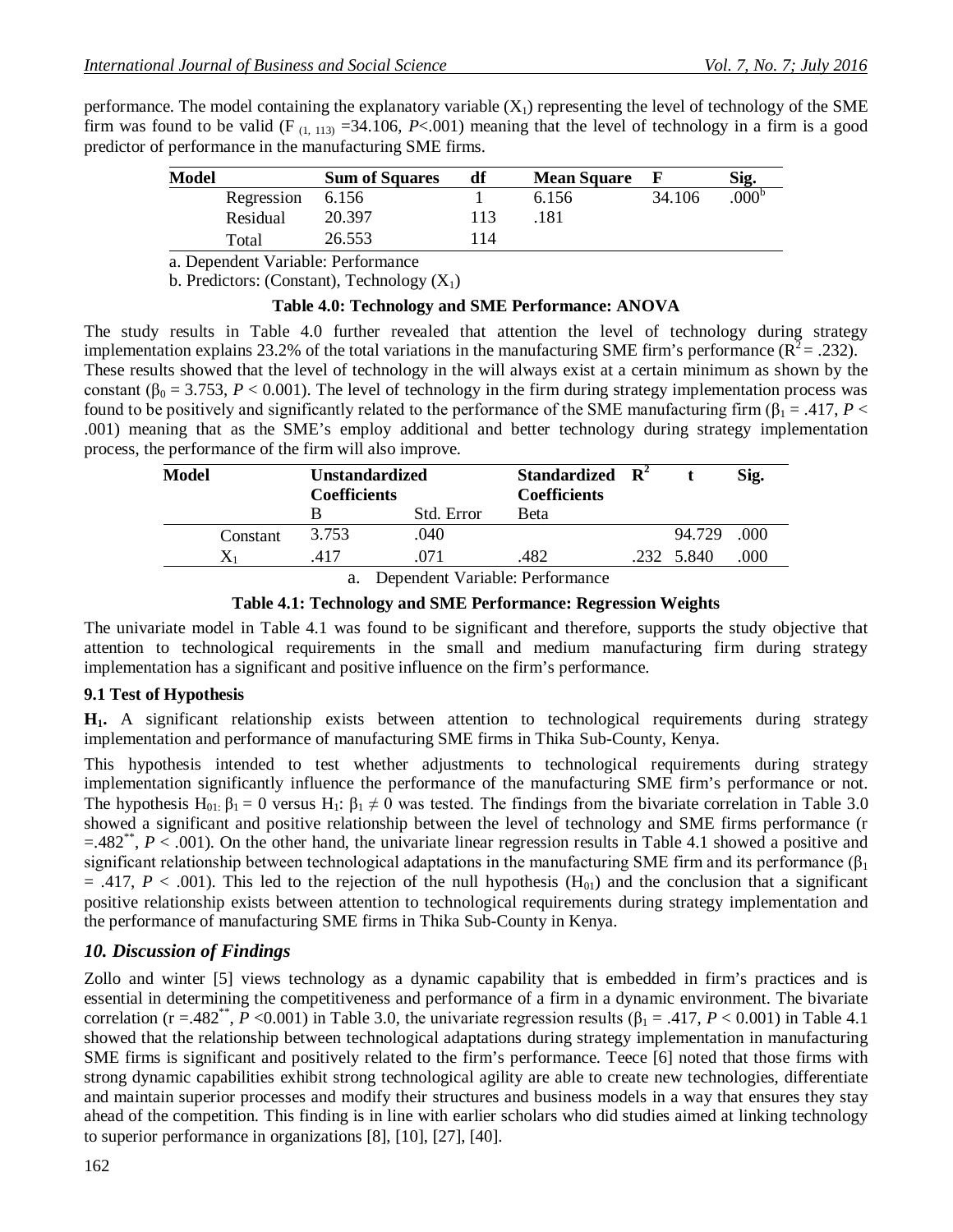Becheikh *et al.* [28] observed that technological innovation is a key factor in firm competitiveness and it is unavoidable for those firms that want to develop and maintain superior performance in the current or new markets. Manimala and Vijay [29] maintained that technology adoption is crucial for growth of business in the private sector and Mubaraki and Aruna [22] noted that technology adoption behaviour significantly improves organizational performance in terms of profit, growth and market share. Lumiste *et al*., [30] found that SMEs were engaged in developing their products together with processes. However, Becheikh *et al*., [28] recommended that more research is required in both product and process innovations in SMEs because it is limited in literature. This study aimed at filling this gap and found that among all the major variables influencing strategy implementation like leadership styles, structure, human resources, technology had the highest positive and significant correlation with the manufacturing SME's performance (see Table 4.2 in the appendix 1.

The findings of this study are also in line with the arguments advanced by the proponents of the Dynamic Capability View of the firm [6] who argues that technology is one of the key dynamic capability required by firms to achieve better results and attain a competitive edge among rivals. This study found statistical evidence that, in deed, technological adaptations during strategy implementation process positively and significantly influences performance of the firm. These findings further supports and validate the arguments advanced by the Dynamic Capabilities View of the firm in relation to strategy implementation in organizations.

#### *11. Summary and Conclusions*

This study found statistical evidence that a positive and significant relationship exists between attention to technological requirements during strategy implementation and performance of manufacturing SME's firms. This implies that technology is a strong and an important variable influencing firm's performance. It is an important dynamic capability that is usually embedded in the firm's processes and configurations. The level of technology in an organization need to be adjusted and matched to the current demands of the society and to the strategy the firm is implementing. Based on the findings of this study it can be concluded that the CEOs and the owners of manufacturing SME firms who are keen to ensure that their new strategies are matched to the technological requirements and environmental changes enable their organization to perform better and also to maintain a superior competitive edge. Since technological capacities are embedded in various firms' processes and practices, then managers should always stay focused on the technological requirements and challenges posed by the new strategy. They must also continuously scan the environment for crucial leads regarding to the changes in technology brought about by the environmental dynamism. Finally, this study concluded that, in the contemporary world in the 21<sup>st</sup> Century where almost everything is driven by computers, machines and ICT, technology is a dynamic capability as postulated by the DCV framework and a major driver in strategy implementation influencing SME firm's performance positively and significantly.

#### *12. References*

- Burgelman, R. A., & Rosen bloom, R. S. (1989). Technology Strategy: An evolutionary Process Perspective. Research on Technological Innovation. Management of Technology J. 4(1989) 1-23
- Chung, Y. C., Hsu, Y. W., Tsai, S. c., Huang, H. L. & Tsai, C. H. (2012). The correlation between Business Strategy, Information technology, Organizational Culture, Implementation of CRM and Business Performance in a high tech Industry. South African Journal of Industrial Engineer. 23 (2)
- Barney, J. B. (1991). Firm Resources and Sustained Competitive Advantage. Journal of Management, Vol. 17, pp. 99–120.
- Wernerfelt, B. (1984). A Resource-Based View of the firm, Strategic Management Journal, 5, pp. 171-180.
- Zollo, M. & Winter, S. G. (2002). Deliberate learning and the evolution of dynamic capabilities, Organization Science, 13, pp. 339-351.
- Teece, D.J. (2014). A dynamic capabilities-based entrepreneurial theory of multinational enterprise. Journal of International Business Studies 45, 8-37
- Lall, S. (1992). Technological capabilities and industrialization. World Development, 20 (2) 165-186
- Bell, M., & Pavitt, K., (1995). The development of technological capabilities. Trade, Technology and International Competitiveness. Economic Development Institute of the World Bank 69-100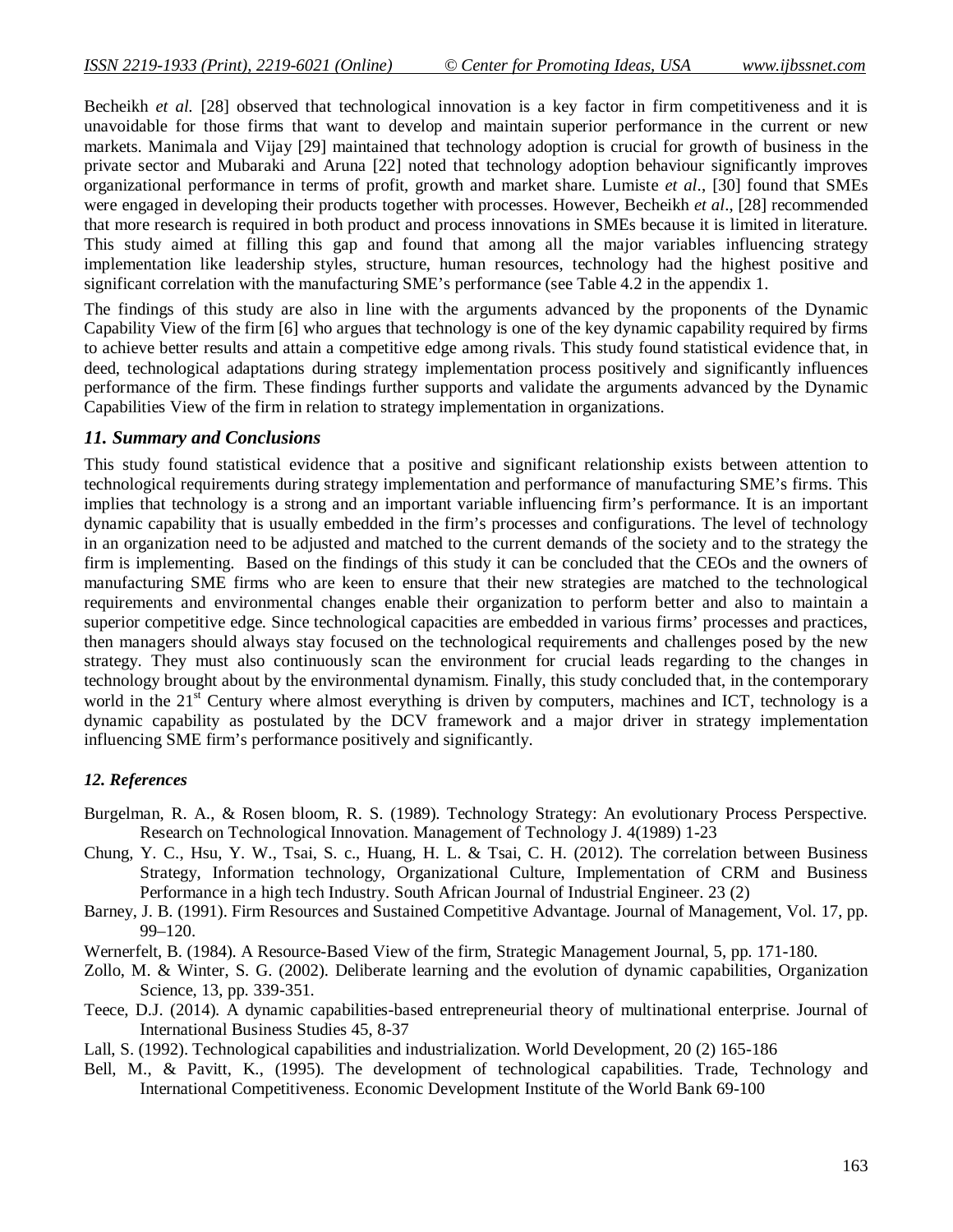- Kumar, U., Kumar, V., & Madanmohan, T. R. (2004). Import-led technological capability: a comparative analysis of Indian and Indonesian manufacturing firms. Technovation, 24, 979-993. DOI: 10.1016/S0166- 4972(03)00030-0
- Trez, J., Steffanello, M., Reichert, F., DeRossi, G., & Pufal, N. (2012). Footwear Industry Innovation Capability: Southern Brazilian Evidence: Academy of Management Meeting, Boston. 1-32.
- Zawislak, P.A., Alves, A. C.,Tello-Gamarra, J., Barbieux, D., & Reichert, F. M. (2012). Innovation capability: From technology development to transaction capability. Journal of Technology Management and Innovation. 7 (2) 14-27
- Jin, J., & Von Zedtwitz, M. (2008). Technological capability development in China mobile phone industry. Technovation, 28, 327-334
- Pavitt, K. (1998). Technologies, products and organization in the innovating firm: what Adam Smith tells us and Joseph Schumpeter doesn't. Industrial and Corporate Change, 7 (3) 433-452
- Rubera, G. & Kirca, A. H. (2012). Firm innovativeness and its performance outcomes: A meta-analytic review and theoretical integration, Journal of Marketing, 76(3), pp. 130-147: doi: http://dx.doi.org/10.1509/jm.10.0494
- Therrien, P., Doloreux, D. & Chamberlin, T., (2011). Innovation novelty and (commercial) performance in the service sector: A Canadian firm level analysis, Technovation, (31), 655-665
- Urich, D., & Wayne, B. (2005). HRM value of proposition, Boston, Harvard Business Press
- Daft R. L., (1992). 'Organization Theory and Design', West St. Paul, MN
- Damanpour, F. (1991). 'Organizational Innovation: a meta-analysis of effects of determinants and moderators', Academy of Management Journal, 34, 555-590. doi: 10.2307/256406
- Duncan, R.B., (1976). 'The ambidextrous organization: Designing dual structures for innovation in R. H. Kilmann, L.R. Pondy & D.P. Slevin (Eds.), The management of organization: Strategy and implementation, 1, 167-188, New York: North-Holland.
- Kimberly J., & Evanisko M., (1981). 'Organizational Innovation: the influence of individual, organizational and contextual factors on hospital adoption of technical and administrative innovations', Academy of Management Journal, 24, 689-713
- Wolfe, R. A. (1994). 'Organizational Innovation: Review, critique and suggested research directions, Journal of Management Studies, 31, 405-431
- Mubaraki, H., & Aruna, M. (2013). Technology Innovation for SME Growth: A Perception for the Emerging Economies. Journal of Economics and Sustainable Development. 4 (3) 156-162
- Harrison, N. J., & Watson, T. (1998). The Focus for Innovation in Small and Medium Service Enterprises. Conference Proceedings of the 7th Annual Meeting of the Western Decision Sciences Institute, 7–11 April, Reno, NV, USA.
- Premkumar, G., 2003. A meta-analysis of research on information technology implementation in small businesses. Journal of Organizational Computing and Electronic Commerce, 13 (2), 91–121.
- McGregor, R. C & Vrazalic, L., (2005). A basic model of electronic commerce adoption barriers: a study of regional business in Sweden and Australia. Journal of small business and enterprise development. 12 (4) 510-527
- Bhagwat, R. & Sharma, M. K. (2007). Performance measurement of supply chain management using the analytical hierarchy process, computers in industry. 18 (8) 666-680
- Nohria, N., & Gulati, R. (1996). Is slack good or bad for innovation? Academy of Management Journal, 39 (5), 1245-1264.
- Becheikh, N., Landry, R. & Amara, N. (2006). Lessons from Innovation Empirical Studies in the Manufacturing Sector: A Systematic Review of the Literature from 1993–2003. Technovation, 26 (5/6) 644–64.
- Manimala, M. J., & Vijay, D. (2012). Technology Business Incubators (TBIs): A Perspective for the Emerging Economies. IIM Bangalore Research Paper No. 358. Available online: http://dx.doi.org/10.2139/ssrn.2117720
- Lumiste, R., Lumiste, R. (jun) & Kilvits, K. (2004). Estonian Manufacturing SMEs Innovation Strategies and Development of Innovation Networks. Paper presented at the 13th Nordic Conference on Small Business Research, 10–12 June, Tromsø, Norway.